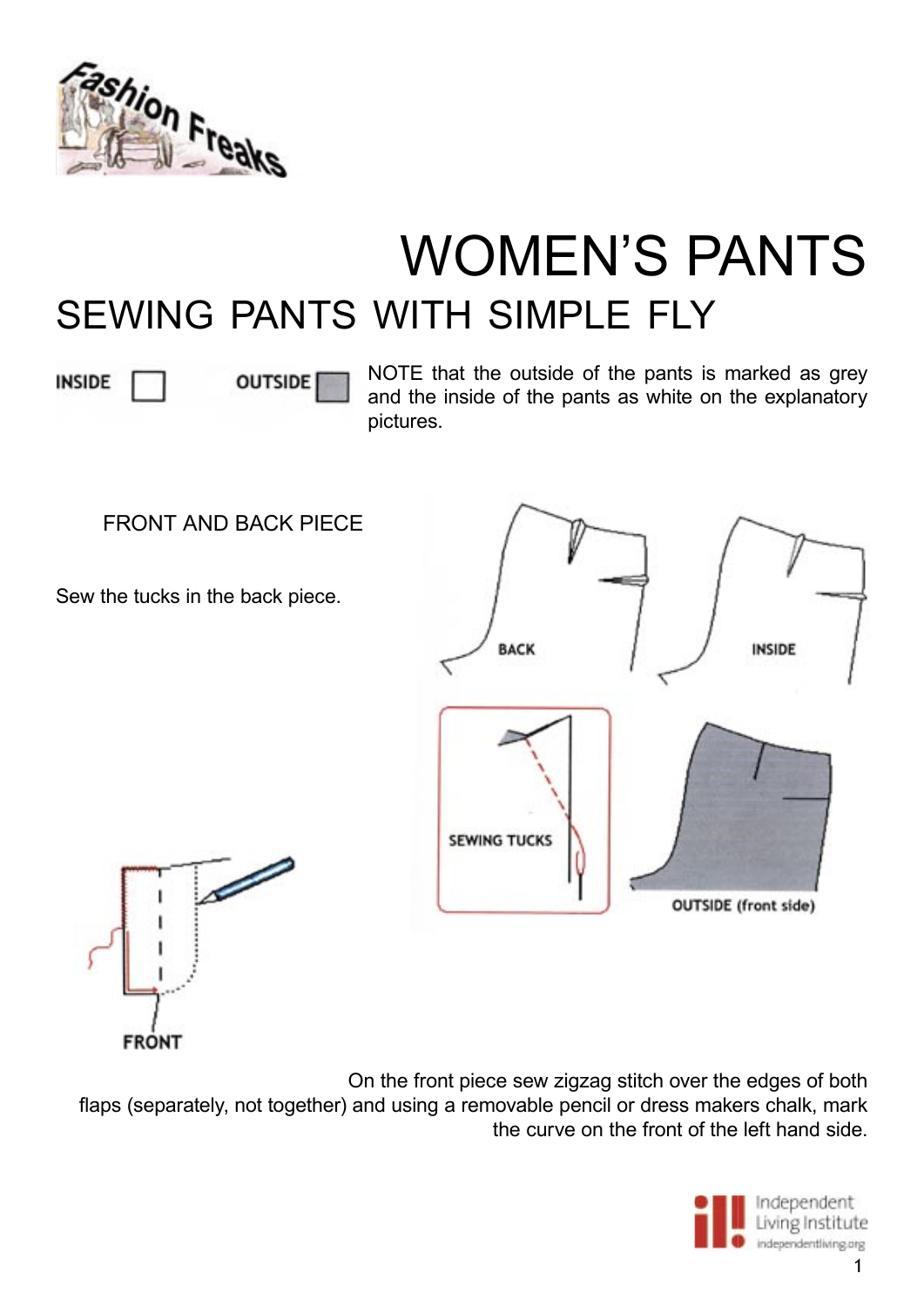

SEW LEGS

Line up the

sides of front and back pieces, right sides facing in, and sew side leg seam. Do this for both legs. Line up the inside leg sides and sew together. Press seam open. Do this for both legs.





Leave one leg with wrong sides facing out, and turn the other leg so that the right sides are facing out. Put the right side out leg into the other leg, lining up the crotch seam.

## SEW FLY

With legs lined up inside each other, sew the front crotch.

Then by pressing the seam, and fol-

lowing the line, press and HAND stitch the flaps so that the left side overlaps the right side.



Turn the pants to the outside and attach the zip on the right side.



**OUTSIDE** 

Then, close the overlapping flaps and pin together.



Turn the pants to the inside and carefully open the flaps (you should have the remaining 'unattached' flap to the left side with zip pinned to its top). Make sure you do not dislodge the pins on the outside. Attach the zip to the SINGLE layer of the left flap.

The zip is now attached to the right side of the front piece (including right Independent flap) and the left flap of the fly. Living Institute





independentliving.org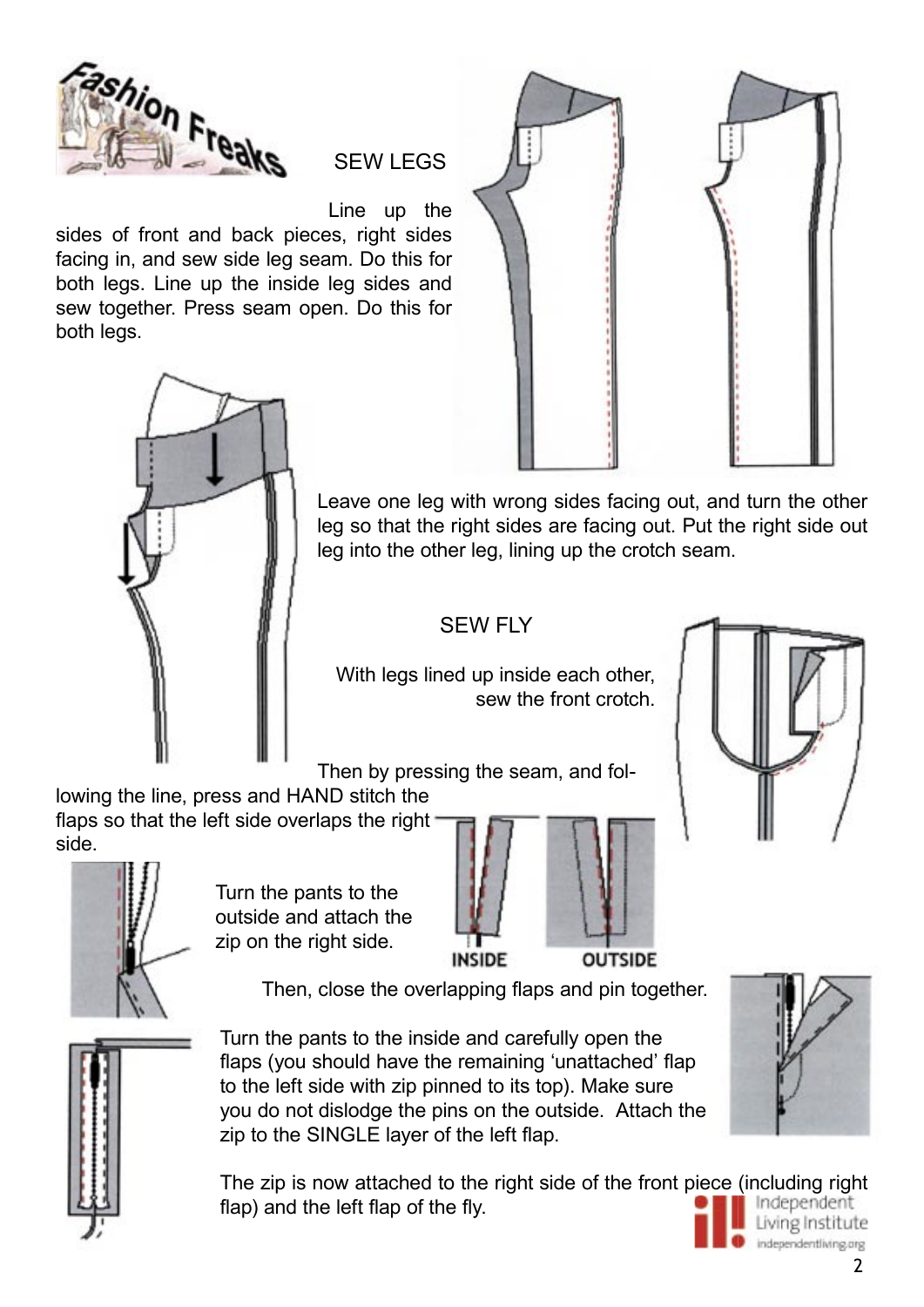

Fold up the waistband and press seams up towards the waistband.

Fold waistband right sides together and sew edges.





Then turn right side out

and press well, being sure to pull out the corners. NOTE! Corners are shown cut in the picture but you should cut the corners AFTER you have sewn the edge.

Top stitch over waistband, joining it totally to the pants.